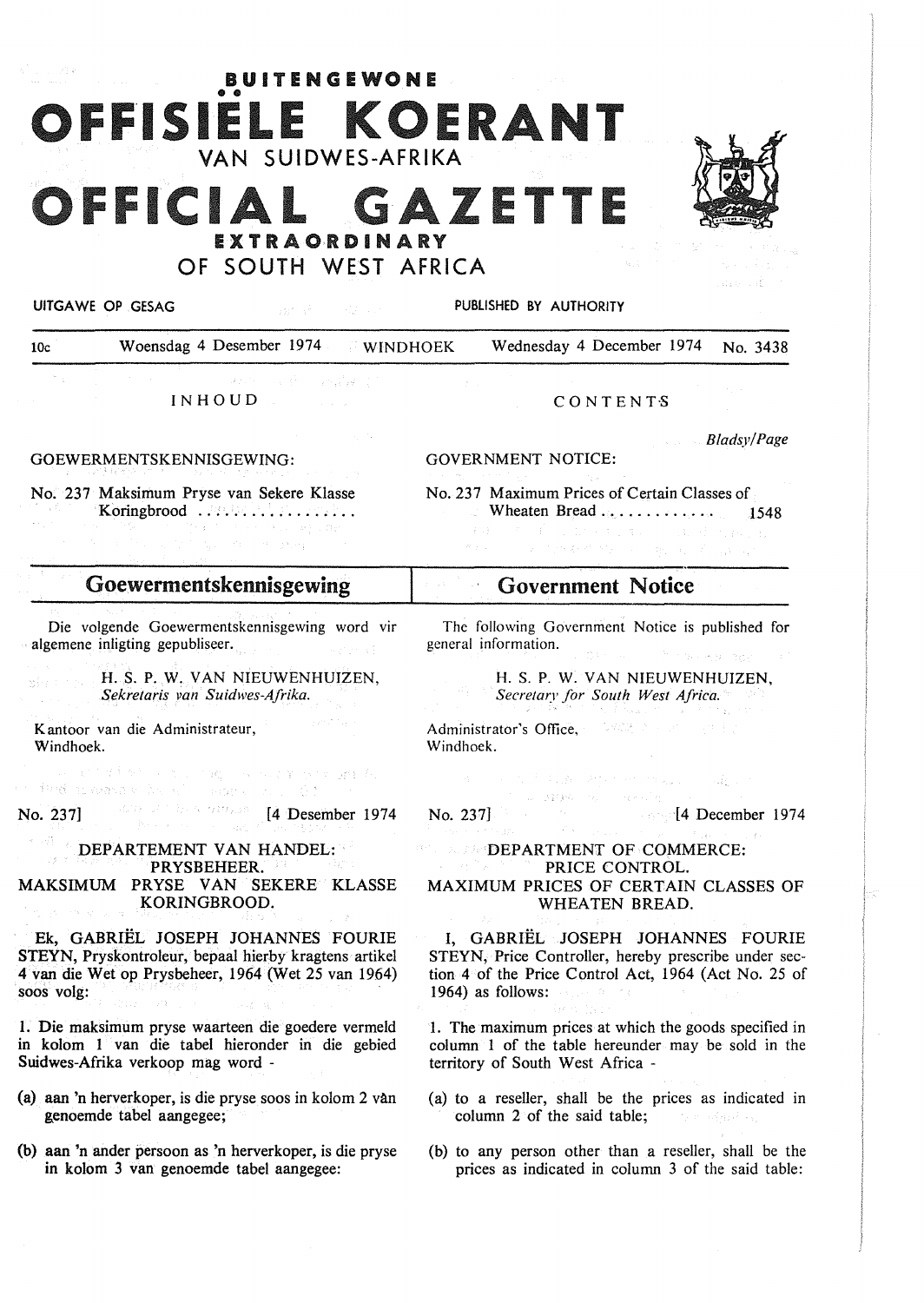| Kolom 1<br>Goedere                                                                                  | Kolom 2<br>Sent per<br>900 gram | Kolom 3<br>Sent per<br>$900$ gram |  |
|-----------------------------------------------------------------------------------------------------|---------------------------------|-----------------------------------|--|
| Toegedraaide of nie-toe-<br>gedraaide of gesnyde en<br>toegedraaide koringbrood<br>van die klasse - |                                 |                                   |  |
| (i) Witbrood                                                                                        | 19,5                            | 21                                |  |
| (ii) Bruinbrood                                                                                     | 16,5                            | 18                                |  |
| (iii) Volkoringbrood                                                                                | 16,5                            | 18                                |  |

*Tabet* 

|                         |  | Table |                                               |                      |  |
|-------------------------|--|-------|-----------------------------------------------|----------------------|--|
| Column 1<br>Goods       |  |       | Column 2   Column 3<br>Cent per<br>$900$ gram | Cent per<br>900 gram |  |
| Wrapped or unwrapped or |  |       |                                               |                      |  |

| wrapped or unwrapped or<br>sliced and wrapped<br>wheaten bread of the<br>classes - |      |    |  |
|------------------------------------------------------------------------------------|------|----|--|
| (i) White bread                                                                    | 19,5 | 21 |  |
| (ii) Brown bread                                                                   | 16,5 | 18 |  |
| (iii) Whole-wheat bread                                                            | 16,5 | 18 |  |

Met dien verstande dat -

- (i) W aar koringbrood per spoor of padvervoerdiens van die Administrasie van die Suid-Afrikaanse Spoorweë en Hawens of per pos vervoer word na 'n persoon buite 'n sentrum of in 'n sentrum waarin daar nie 'n geregistreerde bakker is nie, 'n verkoper van koringbrood sodanige spoorvrag, padvervoerdienskoste of posgeld wat hy werklik betaal het, bereken tot die naaste  $\frac{1}{6}$  c, by die verkoopprys van sodanige koringbrood kan voeg;
- (ii) waar genoemde spoorvrag, padvervoerdienskoste of posgeld 'n breuk van 'n sent anders as  $\frac{1}{2}$  c insluit, die betrokke breuk in daardie spoorvrag, padvervoerdienste of posgeld tot die volgende  $\frac{1}{2}$  c of sent, na gelang van die geval, verhoog mag word;
- (iii) bedoelde maksimum pryse met  $\frac{1}{2}$  c per 900 gram koringbrood verhoog mag word as beide die plek van vervaardiging en die plek van aflewering van die koringbrood minstens 120 kilometers met die kortste roete per pad vanaf 'n spoorwegstasie van die Administrasie van die Suid-Afrikaanse Spoorweë en Hawens geleë is; en
- (iv) wanneer koringbrood in 'n ander massa as 900 gram verkoop word, die verkoopprys op basis van genoemde maksimum pryse tot die naaste  $\frac{1}{2}$  c bereken word en, as die totale prys van verskeie massas koringbrood wat op 'n bepaalde tydstip verkoop word 'n breuk van 'n sent anders as  $\frac{1}{2}$  c insluit, die betrokke breuk in daardie prys tot die volgende  $\frac{1}{2}$  c of sent, na gelang van die geval, verhoog mag word.
- 2. By die toepassing van regulasie 1, word -
- (a) koringbrood wat deur of ten behoewe van 'n bakker verkoop word, geag -
	- (i) 'n massa van 225 gram te he indien dit 'n massa van minstens 215 gram en hoogstens 250 gram het;

Provided that -

(i) whenever wheaten bread is transported by rail or road transport service of the South African Railways and Harbours Administration or by post to any person outside any centre or in any centre in which there is no registered baker, any seller of wheaten bread may add to the selling price of such wheaten bread the costs actually incurred by him in respect of such railage, road transport service charges or postage calculated to the nearest  $\frac{1}{2}$  c;

With Joyce State Entrances

- (ii) whenever the said railage, road transport service charges or postage includes a fraction of a cent other than  $\frac{1}{2}$  c, the relative fraction in such railage, road transport service charges or postage may be increased to the next  $\frac{1}{2}$  c or cent, as the case may be;
- (iii) the said maximum prices may be increased by  $\frac{1}{2}$  c per 900 g, of wheaten bread whenever both the place of manufacture and the place of delivery of the wheaten bread are situated not less than 120 kilometres, by the shortest route by road, from a railway station of the South African Railways and Harbours Administration;
- (iv) whenever wheaten bread is sold in any mass other than 900 g, the selling price shall be calculated to the nearest  $\frac{1}{2}$  c on the basis of the said maximum prices and, if the total price of various masses of wheaten bread sold at a particular point of time includes a fraction of a cent other than  $\frac{1}{2}$  c, the relative fraction in that price may be increased to the next  $\frac{1}{2}$  c or cent, as the case may be.
- 2. For the purposes of regulation 1 -
- (a) wheaten bread sold by  $or$  on behalf of a baker -
	- (i) with a mass of not less than 215 gram and not more than 250 gram, shall be deemed to have a mass of 225 gram;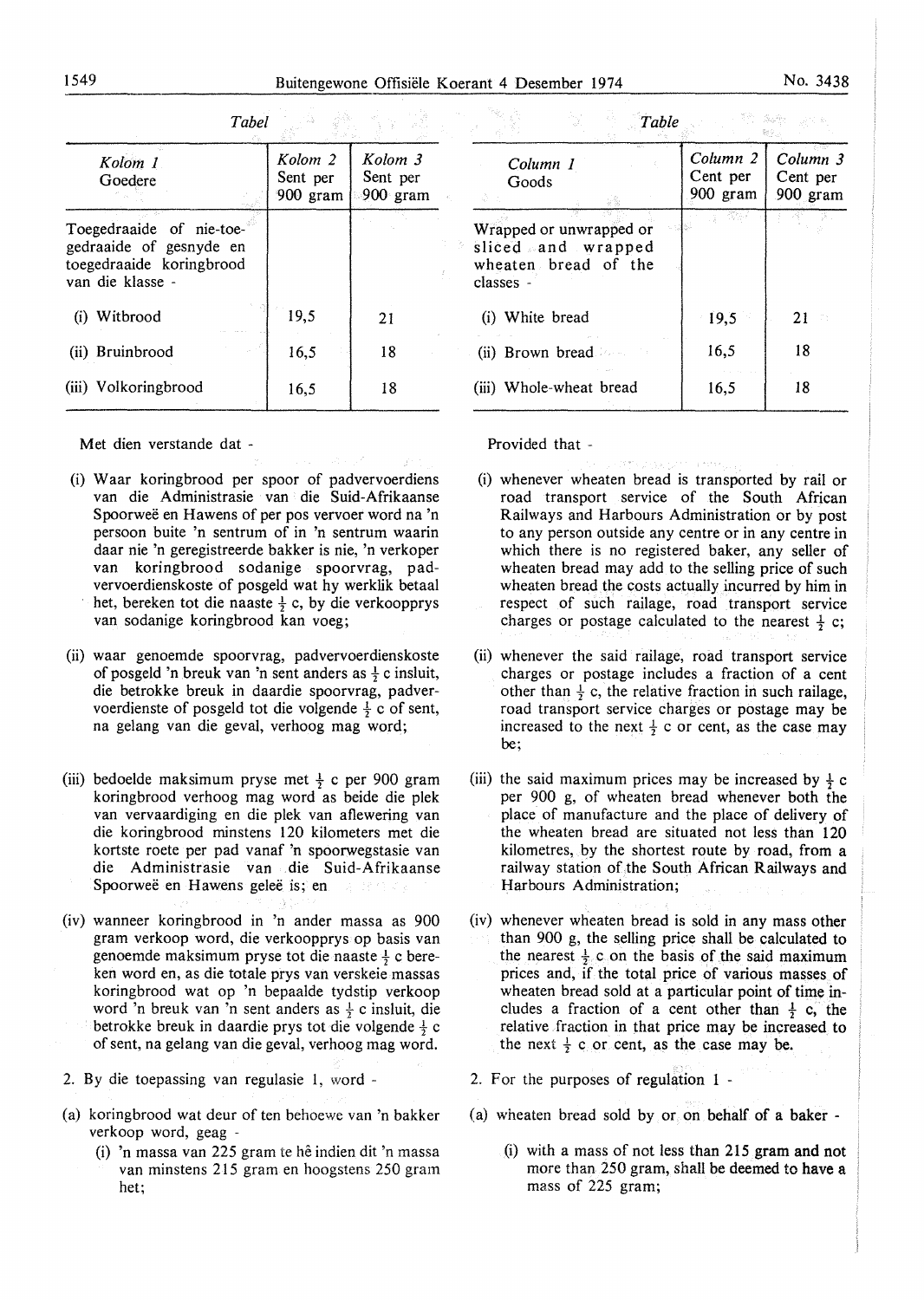- (ii) 'n massa van 450 gram te hê, indien dit 'n massa van minstens 430 gram en hoogstens 500 gram het: 500 gram het; miljese, tig
- (iii) 'n massa van 750 gram te hê, indien dit 'n massa van minstens 715 gram en hoogstens<br>835 gram het;<br>en hoogste belangram en hoogstens 835 gram het;
- (iv) 'n massa van 900 gram te he indien dit 'n massa van minstens 860 gram en hoogstens 1 000 ·<br>gram het; gram het;
- (v) 'n massa van 1 350 gram te hê indien dit 'n massa van minstens 1 290 gram en hoogstens 1 500 gram het; en
- (vi) 'n massa van 1 800 gram te he indien dit 'n massa van minstens 1 720 gram en hoogstens 2 000 gram het; en
- (b) koringbrood wat deur of ten behoewe van 'n ander persoon as 'n bakker verkoop word, geag -
	- (i) 'n massa van 225 gram te he indien dit 'n massa van minstens 210 gram en hoogstens 250 gram het; as na Tead native ser
	- (ii) 'n massa van 450 gram te he indien dit 'n massa van minstens 420 gram en hoogstens 500 gram het;
	- (iii) 'n massa van 750 gram te he indien dit 'n massa van minstens 700 gram en hoogstens 835 gram het; **in the first of the state of the state of the state of the state of the state of the state of the state of the state of the state of the state of the state of the state of the state of the state of the state of the s** men pagi
	- (iv) 'n massa van 900 gram te he indien dit 'n massa van minstens 840 gram en hoogstens 1 000 gram het;
	- (v) 'n massa van 1 350 gram te he indien dit 'n massa van minstens 1 260 gram en hoogstens 1 500 gram het; en
	- ( vi) 'n massa van 1 800 gram te he indien dit 'n massa van minstens 1 680 gram en hoogstens 2 000 gram het.
- I. In hierdie kennisgewing beteken -

"bruinbrood" 'n klas koringbrood voorgeskryf by Goewermentskennisgewing R.1716 van 1 Oktober 1971, SOOS gewysig;

"geregistreer" geregistreer by die Departement van Arbeid ingevolge die Ordonnansie op Masjinerie, Fabrieke en Bouwerke, 1952 (Ordonnansie 34 van 1952) van die gebied Suidwes-Afrika;

"gesnyde en toegedraaide koringbrood" koringbrood wat gesny in waspapier of in deursigtige sellulose film met hitteverseelbare wasbedekking of in

- (ii) with a mass of not less than 430 gram and not more than 500 gram, shall be deemed to have a mass of 450 gram;
- (iii) with a mass of not less than 715 gram and not more than 835 gram, shall be deemed to have a mass of 750 gram;
- (iv) with a mass of not less than 860 gram and not more than 1 000 gram, shall be deemed to have a mass of 900 gram;  $\omega_{\rm{1}}=\frac{1}{24}$ 
	- (v) with a mass of not less than 1 290 gram and not more than 1 500 gram, shall be deemed to have a mass of 1 350 gram; and
	- (vi) with a mass of not less than 1 720 gram and not more than 2 000 gram, shall be deemed to. have a mass of 1 800 gram; and
- (b) wheaten bread sold by or on behalf of any person other than a baker -
	- (i) with a mass of not less than.210 gram and not more than 250 gram, shall be deemed to have a mass of 225 gram;
	- (ii) with a mass of not less than 420 gram and not more than 500 gram, shall be deemed to have a mass of 450 gram;
	- (iii) with a mass of not less than 700 gram and not more than 835 gram, shall be deemed to have a mass of 750 gram;
	- (iv) with a mass of not less than 840 gram and not more than I 000 gram, shall be deemed to have a mass of 900 gram;
	- (v) with a mass of not less than 1 260 gram and not more than 1 500 gram, shall be deemed to have a mass of 1 350 gram; and
	- (vi) with a mass of not less than 1 680 gram and not more than 2 000 gram, shall be deemed to have a mass of 1 800 gram.
- 3. In this notice -

"brown bread" means a class of wheaten bread prescribed by Government Notice R.1716 of 1 October, 1971, as amended;

"centre" means any area within the jurisdiction of a municipality, village management board, town board, local board or health board;

"registered" means registered with the Department of Labour under the Factories, Machinery and Building Works Ordinance, 1952 (Ordinance 34 of 1952)